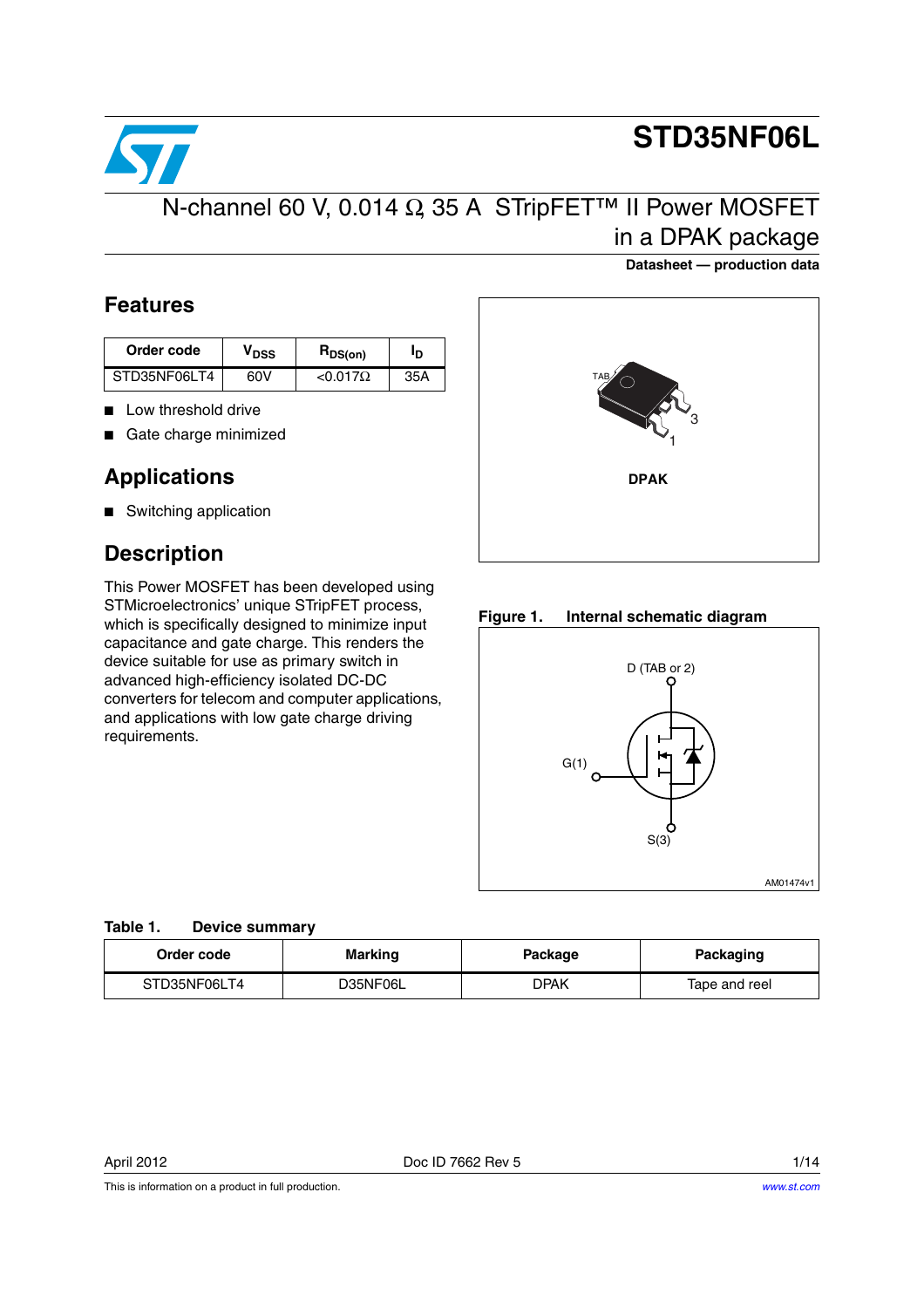### **Contents**

| $1 \quad \blacksquare$  |  |
|-------------------------|--|
| 2 <sup>1</sup>          |  |
|                         |  |
| $\overline{\mathbf{3}}$ |  |
| $\overline{\mathbf{4}}$ |  |
| 5                       |  |
| $6\phantom{1}6$         |  |

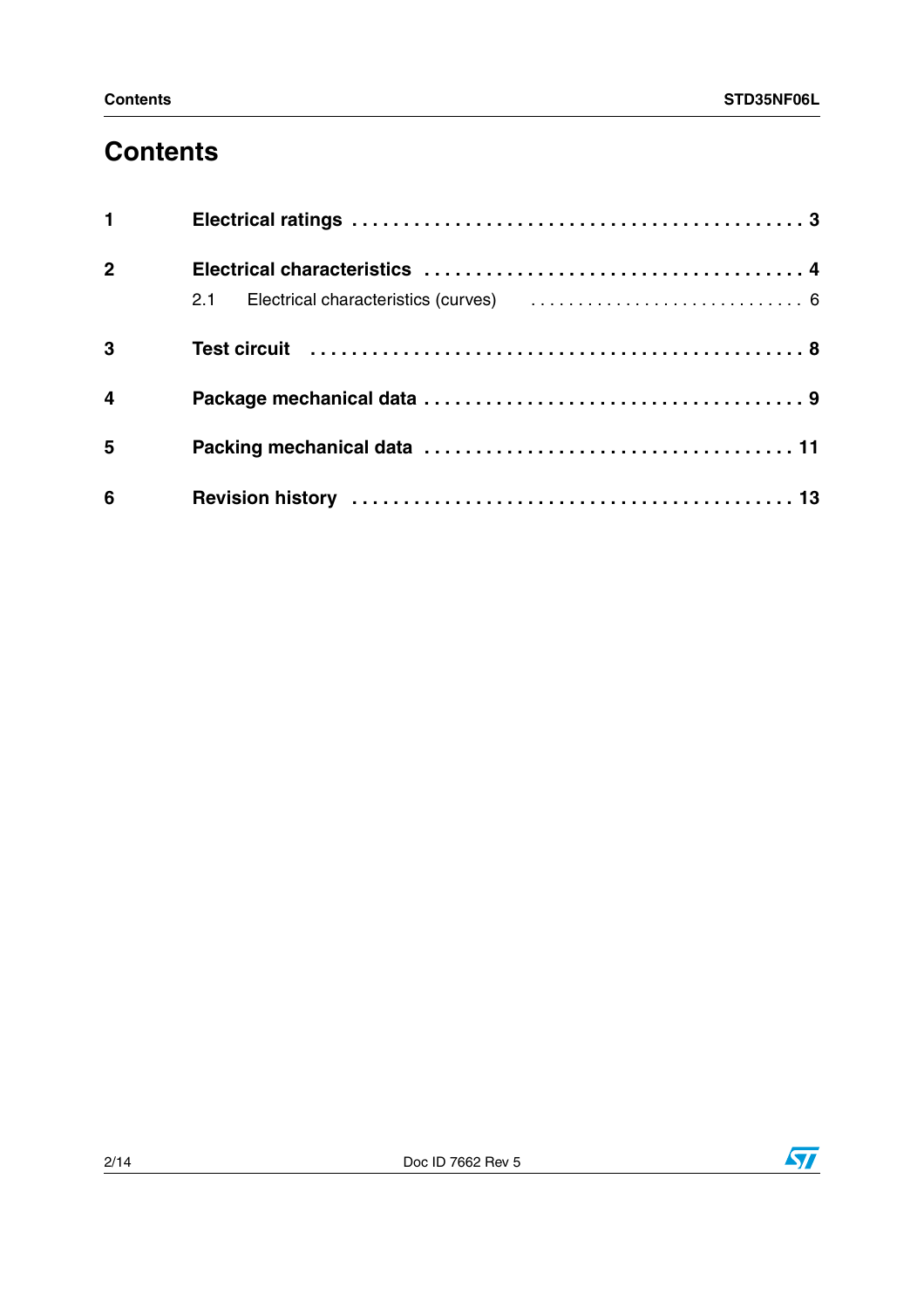## <span id="page-2-0"></span>**1 Electrical ratings**

| Table 2. | Absolute maximum ratings |  |
|----------|--------------------------|--|
|          |                          |  |

| Symbol                         | <b>Parameter</b>                                | Value        | Unit   |
|--------------------------------|-------------------------------------------------|--------------|--------|
| $V_{DS}$                       | Drain-source voltage                            | 60           | v      |
| $V_{DGR}$                      | Drain-gate voltage ( $R_{GS}$ = 20 k $\Omega$ ) | 60           | $\vee$ |
| $V_{GS}$                       | Gate- source voltage                            | ±16          | v      |
| l <sub>D</sub>                 | Drain current (continuous) at $T_C = 25$ °C     | 35           | A      |
| l <sub>D</sub>                 | Drain current (continuous) at $T_C = 100 °C$    | 24.5         | A      |
| I <sub>DM</sub> <sup>(1)</sup> | Drain current (pulsed)                          | 140          | A      |
| $P_{\text{tot}}$               | Total dissipation at $T_C = 25 °C$              | 80           | w      |
|                                | <b>Derating Factor</b>                          | 0.53         | W/°C   |
| $dv/dt^{(2)}$                  | Peak diode recovery avalanche energy            | 5            | V/ns   |
| $E_{AS}$ <sup>(3)</sup>        | Single pulse avalanche energy                   | 280          | mJ     |
| $T_{\text{stg}}$               | Storage temperature                             | $-55$ to 175 | °C     |
| $\mathsf{T}_{\mathsf{i}}$      | Max. operating junction temperature             |              |        |

1. Pulse width limited by safe operating area.

2. I<sub>SD</sub> ≤ 35 A, di/dt ≤ 100 A/µs, V<sub>DD</sub> =V(<sub>BR)DSS</sub>, T<sub>j</sub> ≤ T<sub>JMAX</sub>

3. Starting T<sub>j</sub> = 25 °C, I<sub>D</sub> = 30 A, V<sub>DD</sub> =30 V

| Table 3.<br><b>Thermal data</b> |  |
|---------------------------------|--|
|---------------------------------|--|

| Symbol    | <b>Parameter</b>                                  | Value | Unit               |
|-----------|---------------------------------------------------|-------|--------------------|
| Rthi-case | Thermal resistance junction-case max              | 1.88  | $\rm ^{\circ}$ C/W |
| Rthi-amb  | Thermal resistance junction-to ambient max        | 100   | $\degree$ C/W      |
| TJ        | Maximum lead temperature for soldering<br>purpose | 275   | °C                 |

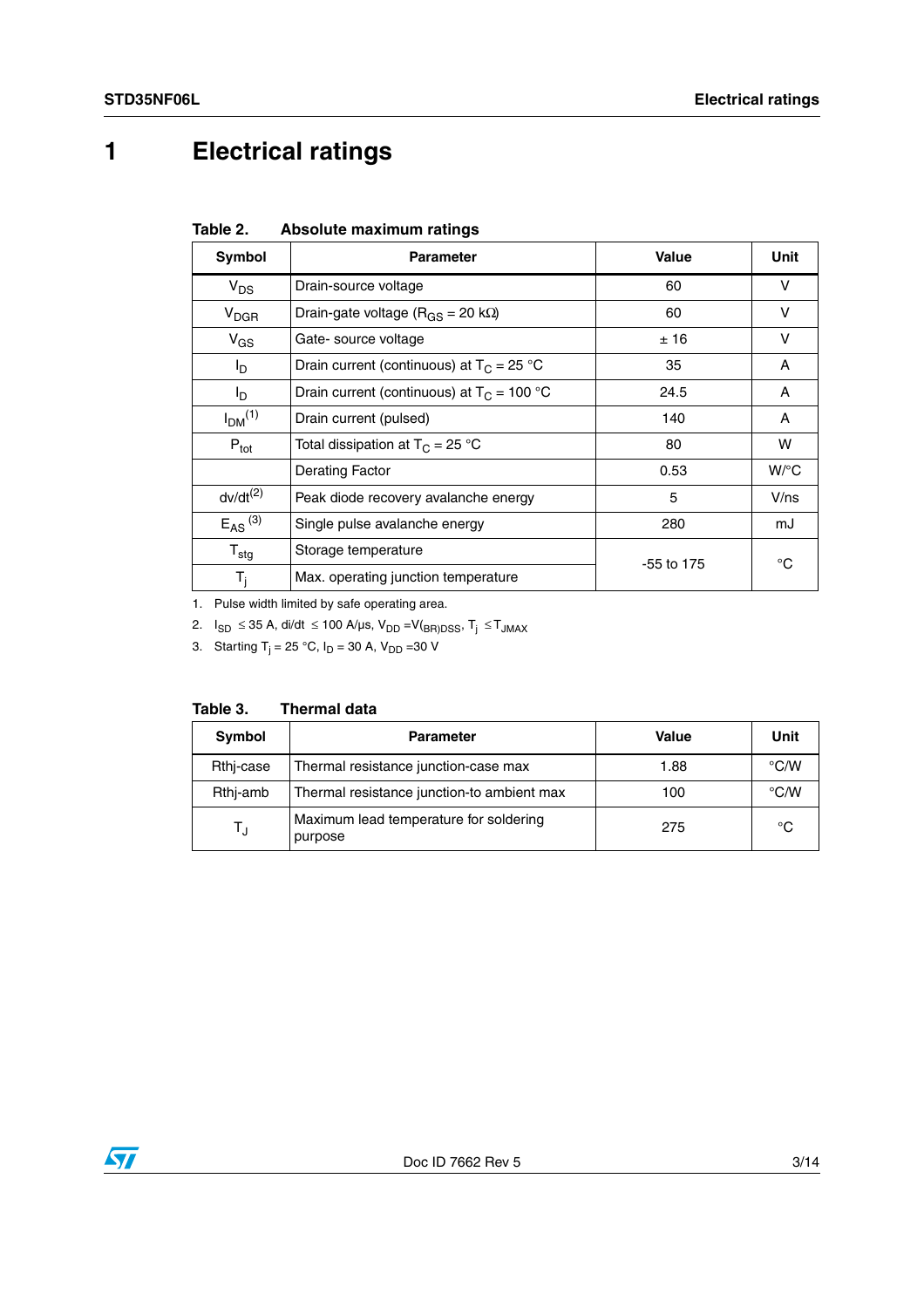## <span id="page-3-0"></span>**2 Electrical characteristics**

 $(T_{\text{CASE}} = 25 \text{ °C}$  unless otherwise specified)

| <b>Symbol</b>           | <b>Parameter</b>                                    | <b>Test conditions</b>                                              | Min. | Typ.           | Max.           | Unit     |
|-------------------------|-----------------------------------------------------|---------------------------------------------------------------------|------|----------------|----------------|----------|
| $V_{(BR)DSS}$           | Drain-source<br>breakdown voltage                   | $I_D = 250 \mu A$ , $V_{GS} = 0$                                    | 60   |                |                | v        |
| <b>I</b> <sub>DSS</sub> | Zero gate voltage<br>drain current ( $V_{GS} = 0$ ) | $V_{DS} = 60 V$<br>$V_{DS}$ = 60 V, T <sub>C</sub> = 125 °C         |      |                | 10             | μA<br>μA |
| l <sub>GSS</sub>        | Gate-body leakage<br>current $(V_{DS} = 0)$         | $V_{GS} = \pm 16 V$                                                 |      |                | ±100           | nA       |
| $V_{GS(th)}$            | Gate threshold voltage                              | $V_{DS} = V_{GS}$ , $I_D = 250 \mu A$                               |      |                | 2.5            | v        |
| $R_{DS(on)}$            | Static drain-source<br>on-resistance                | $V_{GS}$ = 10 V, $I_D$ = 17.5 A<br>$V_{GS}$ = 4.5 V, $I_D$ = 17.5 A |      | 0.014<br>0.016 | 0.017<br>0.020 | Ω<br>Ω   |

#### <span id="page-3-1"></span>**Table 4. On/off states**

#### **Table 5. Dynamic**

| Symbol                                                | <b>Parameter</b>                                                           | <b>Test conditions</b>                                                                               | Min.           | Typ.                  | Max. | Unit                 |
|-------------------------------------------------------|----------------------------------------------------------------------------|------------------------------------------------------------------------------------------------------|----------------|-----------------------|------|----------------------|
| $g_{\text{fs}}^{(1)}$                                 | Forward<br>transconductance                                                | $V_{DS}$ = 15 V, $I_D$ = 17.5 A                                                                      |                | 28                    |      | S                    |
| $C_{iss}$<br>$C_{\rm oss}$<br>C <sub>rss</sub>        | Input capacitance<br>Output capacitance<br>Reverse transfer<br>capacitance | $V_{DS}$ = 25 V, f = 1 MHz,<br>$V_{GS} = 0$                                                          |                | 1700<br>305<br>105    |      | pF<br>pF<br>рF       |
| $t_{d(on)}$<br>$t_{r}$<br>$t_{d(off)}$<br>$t_{\rm f}$ | Turn-on delay time<br>Rise time<br>Turn-off delay time<br>Fall time        | $V_{DD}$ = 30 V, $I_D$ = 27.5 A<br>$R_G = 4.7 \Omega V_{GS} = 4.5 V$<br>(see Figure 13)              |                | 20<br>100<br>40<br>20 |      | ns<br>ns<br>ns<br>ns |
| $Q_g$<br>$Q_{gs}$<br>$Q_{\text{gd}}$                  | Total gate charge<br>Gate-source charge<br>Gate-drain charge               | $V_{DD}$ = 48 V, $I_D$ = 55 A,<br>$V_{GS}$ = 4.5 V, R <sub>G</sub> = 4.7 $\Omega$<br>(see Figure 14) | $\overline{a}$ | 25<br>5<br>10         | 33   | nС<br>nС<br>nС       |

1. Pulsed: pulse duration =  $300 \,\mu s$ , duty cycle 1.5%.

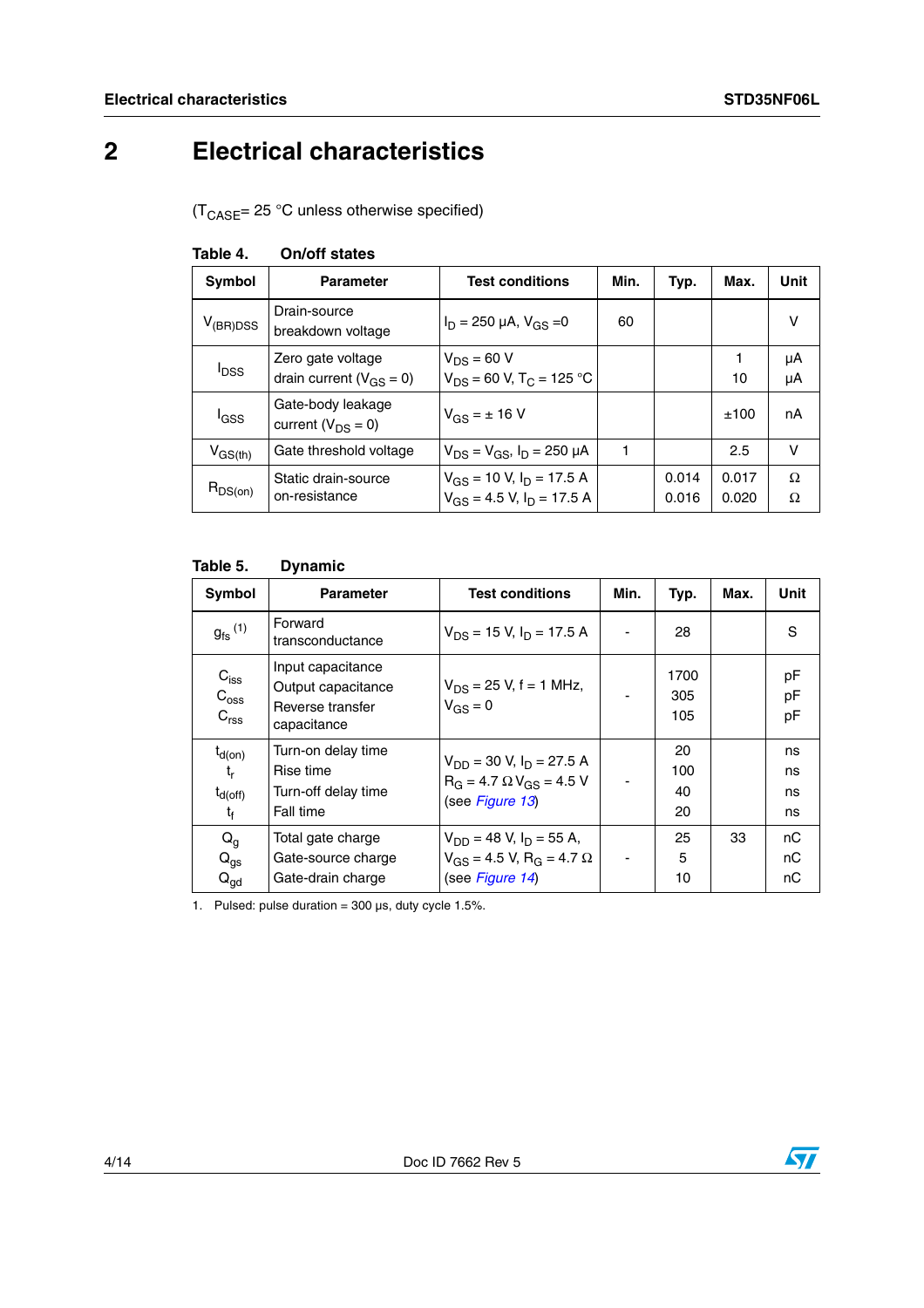| <b>Symbol</b>                        | <b>Parameter</b>                                                             | <b>Test conditions</b>                                                                                       | Min. | Typ.           | Max.      | Unit          |
|--------------------------------------|------------------------------------------------------------------------------|--------------------------------------------------------------------------------------------------------------|------|----------------|-----------|---------------|
| $I_{SD}$<br>$I_{SDM}$ <sup>(1)</sup> | Source-drain current<br>Source-drain current<br>(pulsed)                     |                                                                                                              |      |                | 35<br>140 | A<br>A        |
| $V_{SD}$ <sup>(2)</sup>              | Forward on voltage                                                           | $I_{SD}$ = 35 A, $V_{GS}$ = 0                                                                                |      |                | 1.5       | v             |
| $t_{rr}$<br>$Q_{rr}$<br><b>FRRM</b>  | Reverse recovery time<br>Reverse recovery charge<br>Reverse recovery current | $I_{SD} = 35 A,$<br>$di/dt = 100$ A/ $\mu$ s,<br>$V_{DD}$ = 30 V, T <sub>i</sub> = 150 °C<br>(see Figure 15) |      | 80<br>200<br>5 |           | ns<br>nC<br>A |

**Table 6. Source drain diode**

1. Pulse width limited by safe operating area.

2. Pulsed: Pulse duration =  $300 \,\mu s$ , duty cycle  $1.5\%$ 

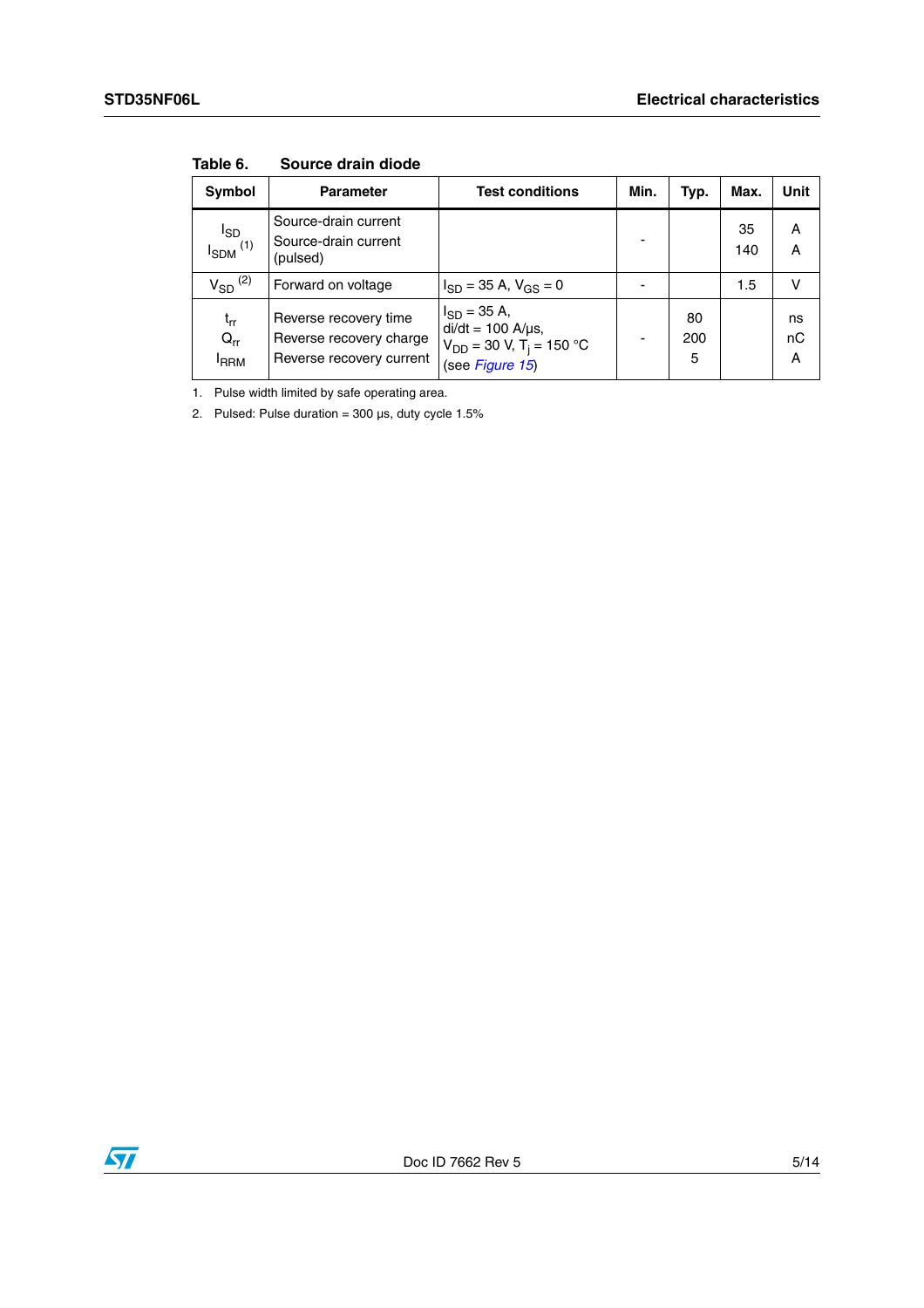### <span id="page-5-0"></span>**2.1 Electrical characteristics (curves)**













**Figure 6. Transconductance Figure 7. Static drain-source on-resistance**



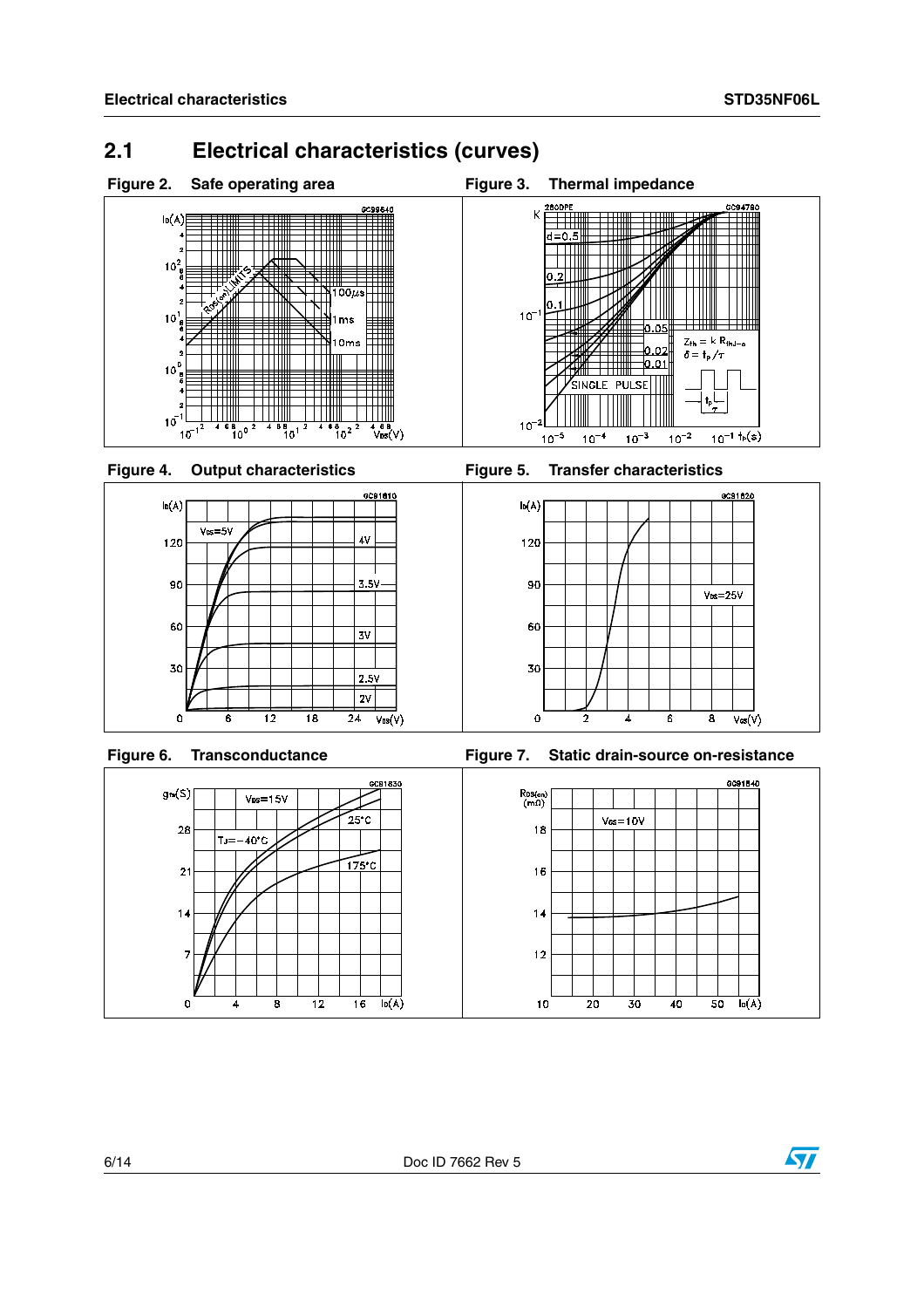

#### **Figure 8. Gate charge vs. gate-source voltage Figure 9. Capacitance variations**

**Figure 10. Normalized gate threshold voltage vs. temperature**



**Figure 12. Source-drain diode forward characteristics**



**Figure 11. Normalized on-resistance vs. temperature**

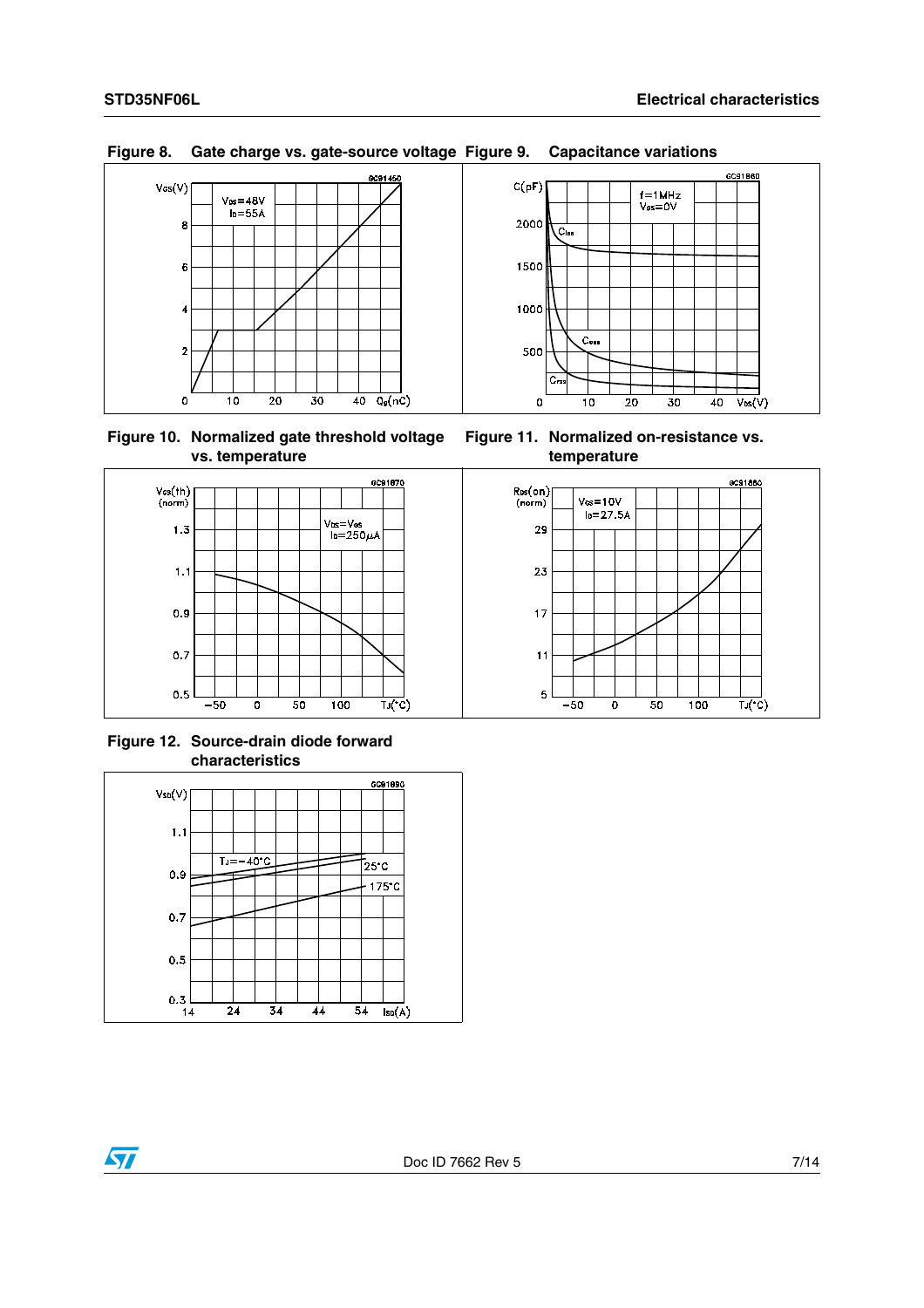### <span id="page-7-0"></span>**3 Test circuit**

<span id="page-7-1"></span>**Figure 13. Switching times test circuit for resistive load**



<span id="page-7-3"></span>**Figure 15. Test circuit for inductive load switching and diode recovery times**







#### <span id="page-7-2"></span>**Figure 14. Gate charge test circuit**











Vi

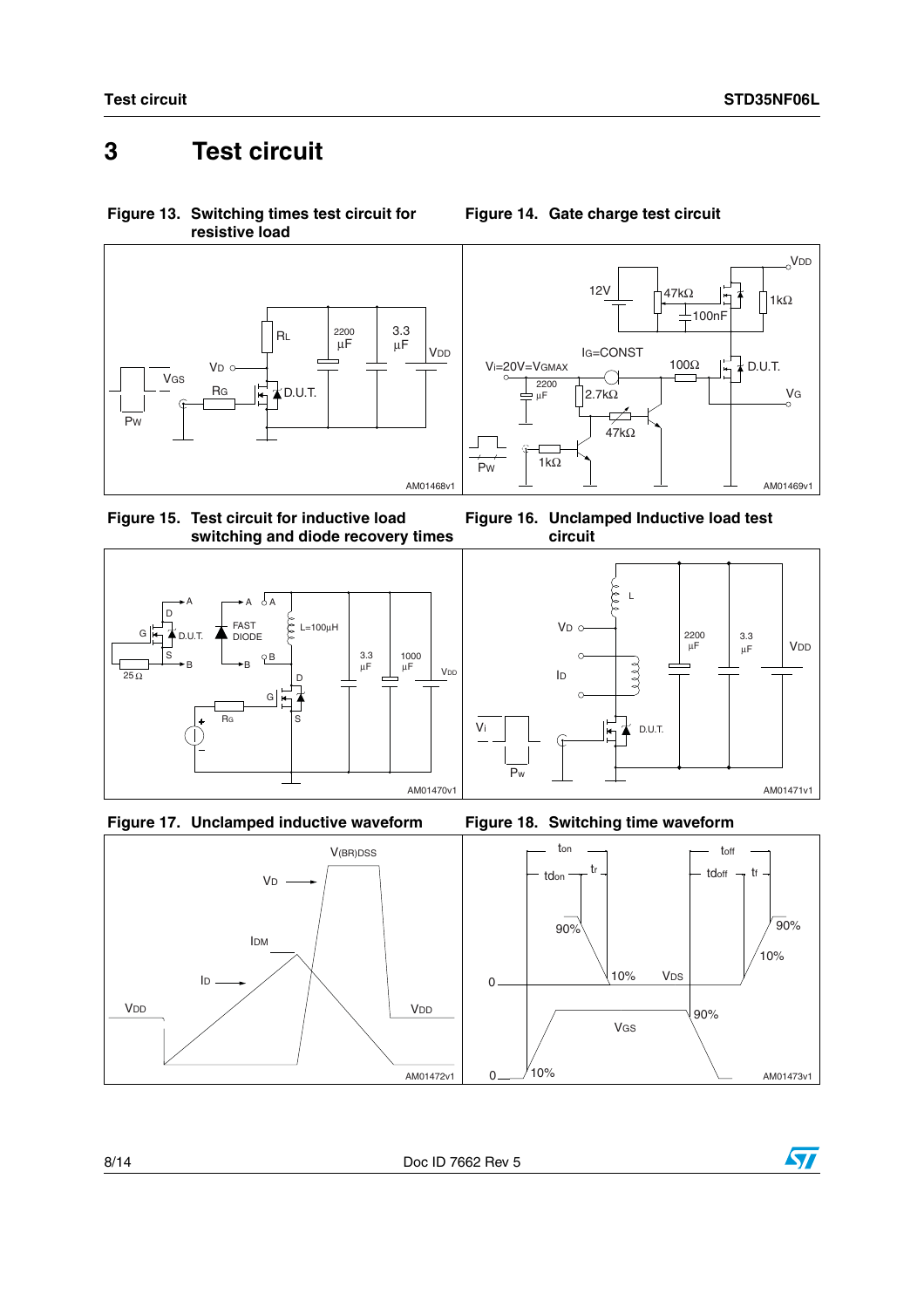### <span id="page-8-0"></span>**4 Package mechanical data**

In order to meet environmental requirements, ST offers these devices in different grades of ECOPACK® packages, depending on their level of environmental compliance. ECOPACK® specifications, grade definitions and product status are available at: www.st.com. ECOPACK is an ST trademark.

| Dim.                                       |              | mm   |              |
|--------------------------------------------|--------------|------|--------------|
|                                            | Min.         | Typ. | Max.         |
| $\boldsymbol{\mathsf{A}}$                  | 2.20         |      | 2.40         |
| A1                                         | 0.90         |      | 1.10         |
| A2                                         | 0.03         |      | 0.23         |
| $\sf b$                                    | 0.64         |      | 0.90         |
| b4                                         | 5.20         |      | 5.40         |
| $\mathbf{C}$                               | 0.45         |      | 0.60         |
| c2                                         | 0.48         |      | 0.60         |
| D                                          | 6.00         |      | 6.20         |
| D <sub>1</sub>                             |              | 5.10 |              |
| $\mathsf E$                                | 6.40         |      | 6.60         |
| E <sub>1</sub>                             |              | 4.70 |              |
| $\mathsf{e}% _{0}\left( \mathsf{e}\right)$ |              | 2.28 |              |
| e1                                         | 4.40         |      | 4.60         |
| H                                          | 9.35         |      | 10.10        |
| $\mathsf{L}$                               | $\mathbf{1}$ |      | 1.50         |
| L1                                         |              | 2.80 |              |
| L2                                         |              | 0.80 |              |
| L4                                         | 0.60         |      | $\mathbf{1}$ |
| $\mathsf R$                                |              | 0.20 |              |
| V <sub>2</sub>                             | $0^{\circ}$  |      | $8^{\circ}$  |

**Table 7. DPAK (TO-252) mechanical data**

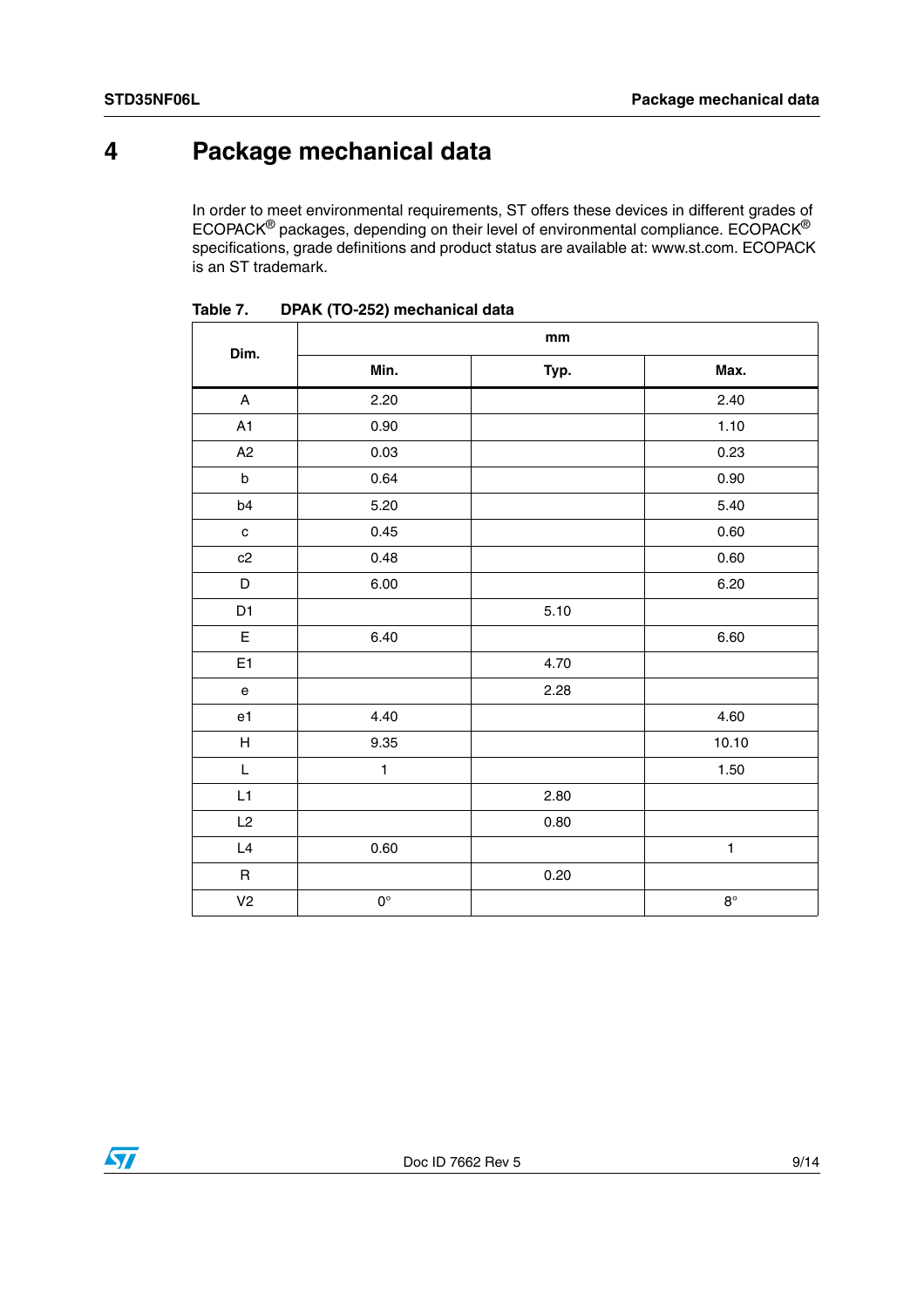



### **Figure 20. DPAK footprint(a)**



a. All dimension are in millimeters

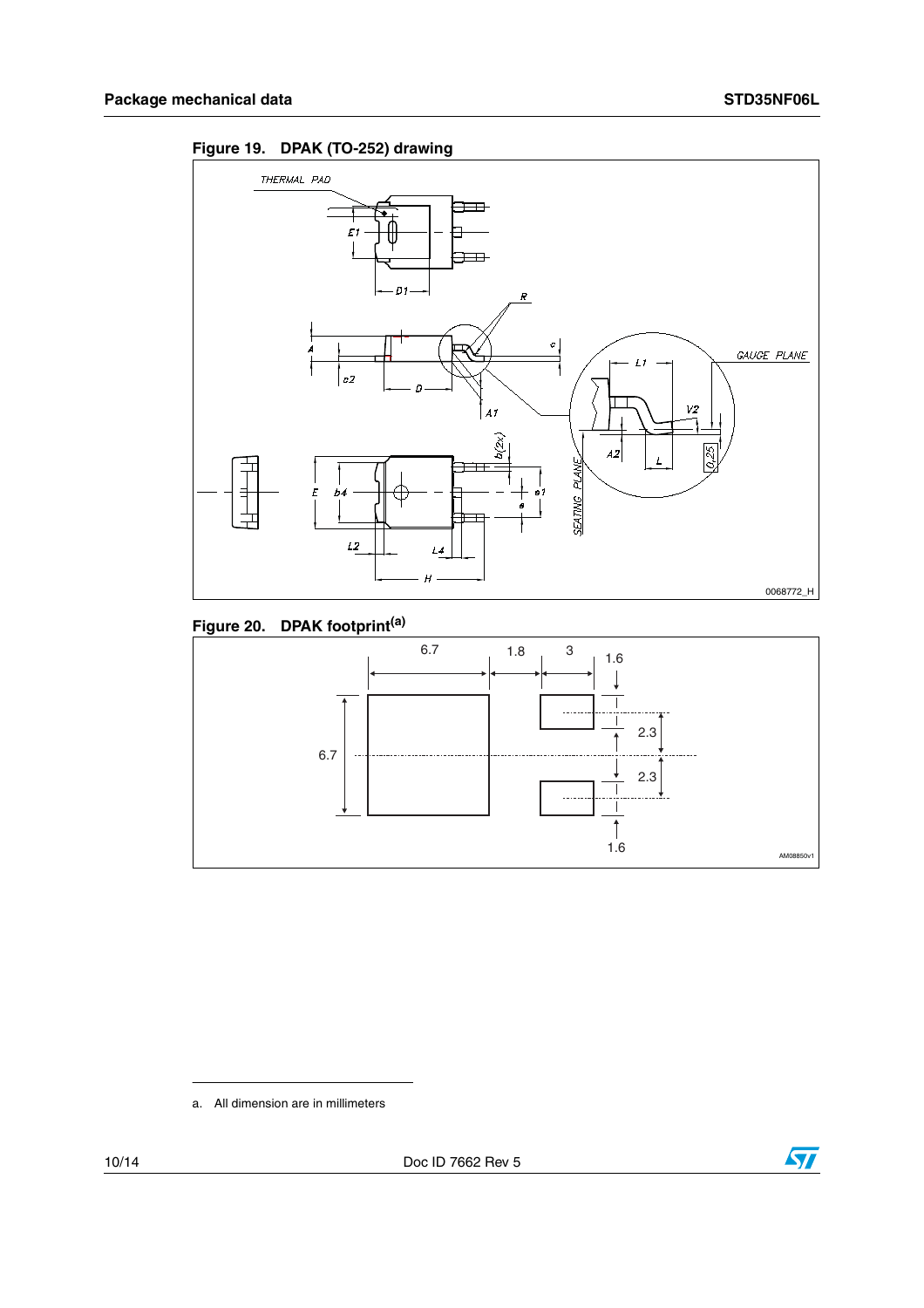## <span id="page-10-0"></span>**5 Packing mechanical data**

| <b>Tape</b>    |         |                | Reel        |           |      |  |
|----------------|---------|----------------|-------------|-----------|------|--|
| Dim.           | mm      |                | Dim.        | mm        |      |  |
|                | Min.    | Max.           |             | Min.      | Max. |  |
| A <sub>0</sub> | $6.8\,$ | $\overline{7}$ | A           |           | 330  |  |
| B <sub>0</sub> | 10.4    | 10.6           | $\sf B$     | 1.5       |      |  |
| <b>B1</b>      |         | 12.1           | $\mathsf C$ | 12.8      | 13.2 |  |
| D              | 1.5     | 1.6            | D           | 20.2      |      |  |
| D <sub>1</sub> | 1.5     |                | G           | 16.4      | 18.4 |  |
| $\mathsf E$    | 1.65    | 1.85           | N           | 50        |      |  |
| F              | 7.4     | 7.6            | $\top$      |           | 22.4 |  |
| K <sub>0</sub> | 2.55    | 2.75           |             |           |      |  |
| P <sub>0</sub> | 3.9     | 4.1            |             | Base qty. | 2500 |  |
| P <sub>1</sub> | 7.9     | 8.1            |             | Bulk qty. | 2500 |  |
| P <sub>2</sub> | 1.9     | 2.1            |             |           |      |  |
| $\mathsf R$    | 40      |                |             |           |      |  |
| $\mathsf T$    | 0.25    | 0.35           |             |           |      |  |
| W              | 15.7    | 16.3           |             |           |      |  |

**Table 8. DPAK (TO-252) tape and reel mechanical data**

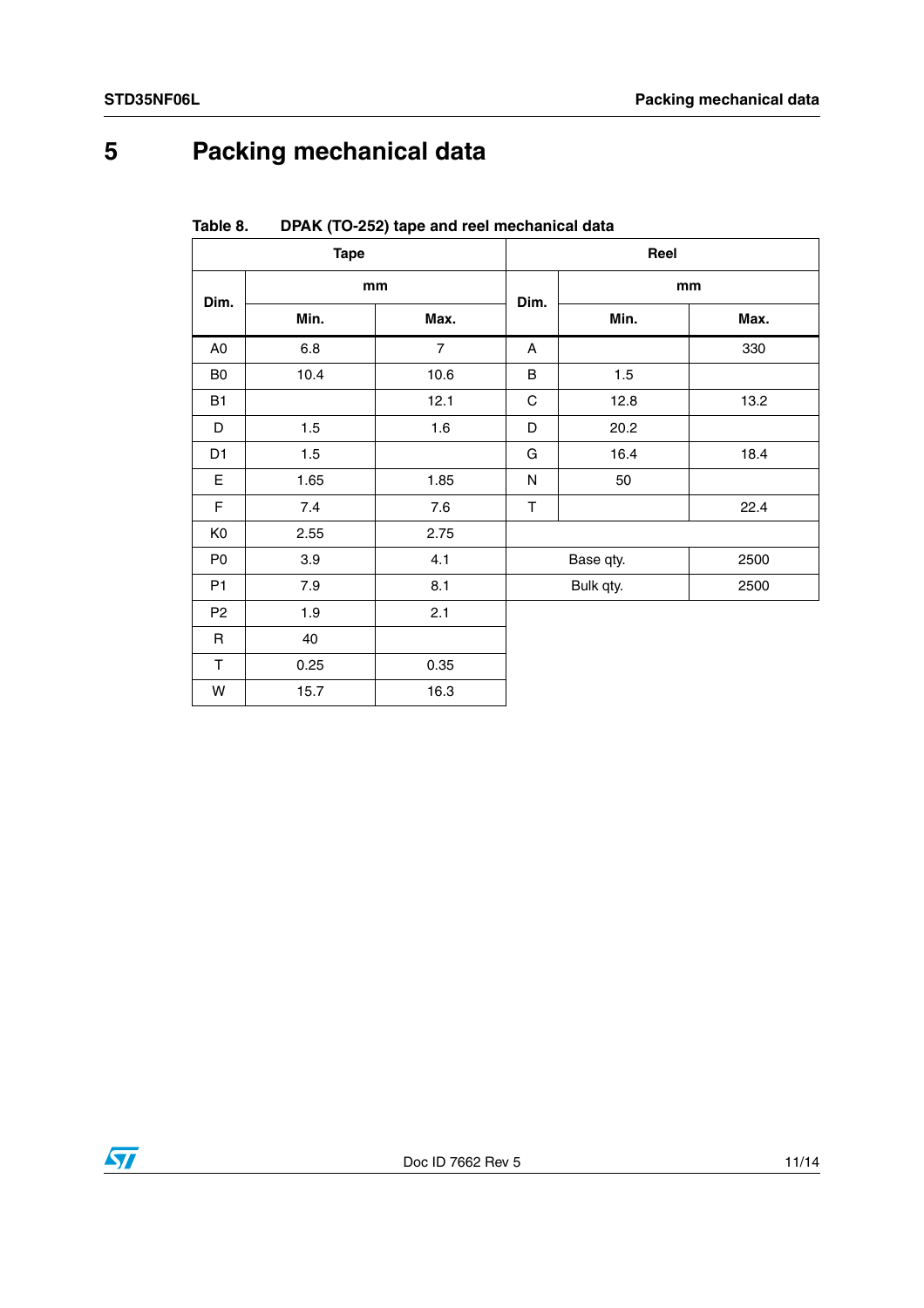









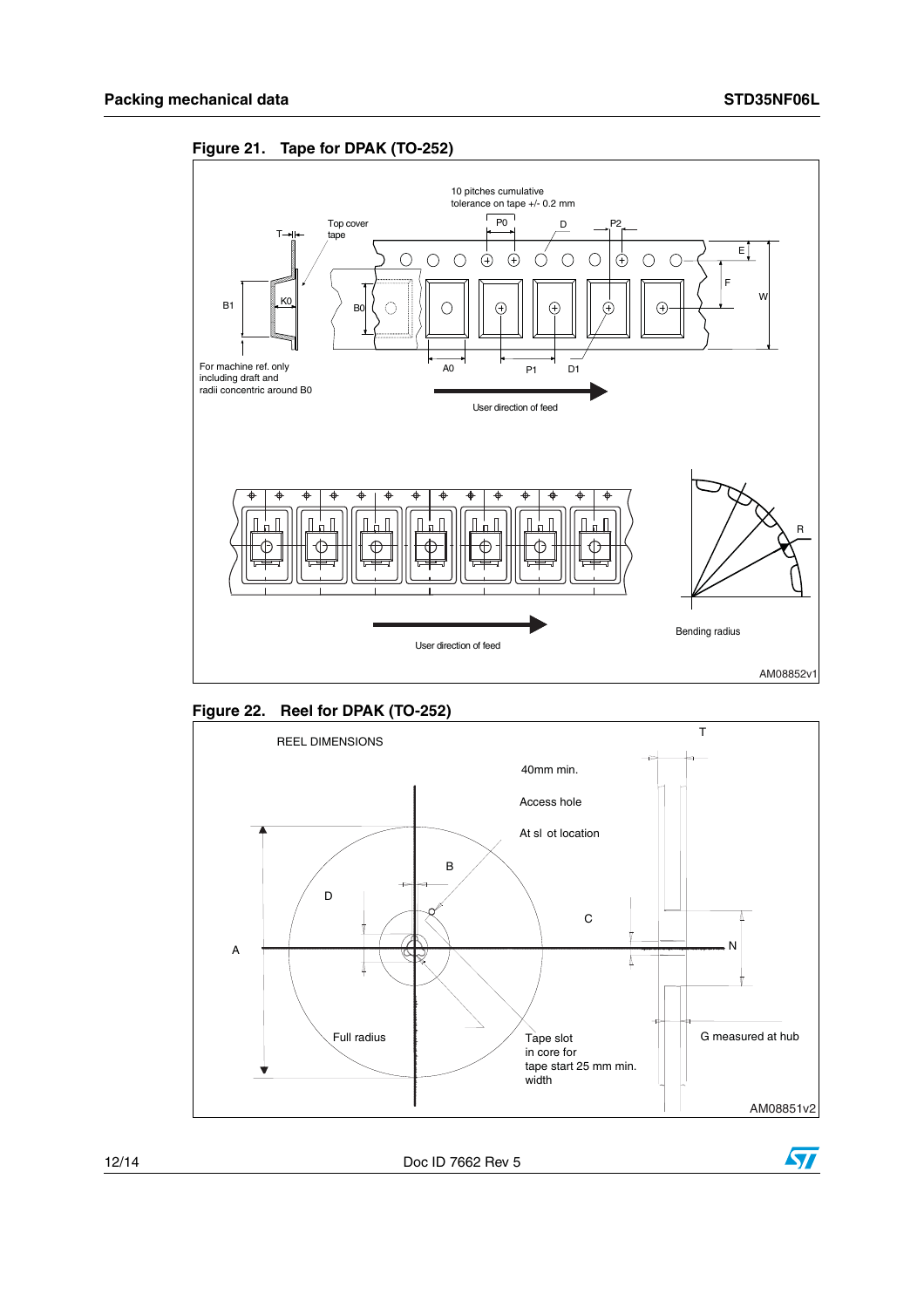## <span id="page-12-0"></span>**6 Revision history**

| Table 9. | <b>Revision history</b> |  |
|----------|-------------------------|--|
|----------|-------------------------|--|

| <b>Date</b> | <b>Revision</b> | <b>Changes</b>                                                                              |  |
|-------------|-----------------|---------------------------------------------------------------------------------------------|--|
| 21-Jun-2004 | 2               | Preliminary version                                                                         |  |
| 06-Jul-2006 | З               | New template, no content change                                                             |  |
| 20-Feb-2007 | 4               | Typo mistake on page 1                                                                      |  |
| 19-Apr-2012 | 5               | Added new value in Table 4: On/off states (V <sub>GS(th)</sub> max).<br>Minor text changes. |  |